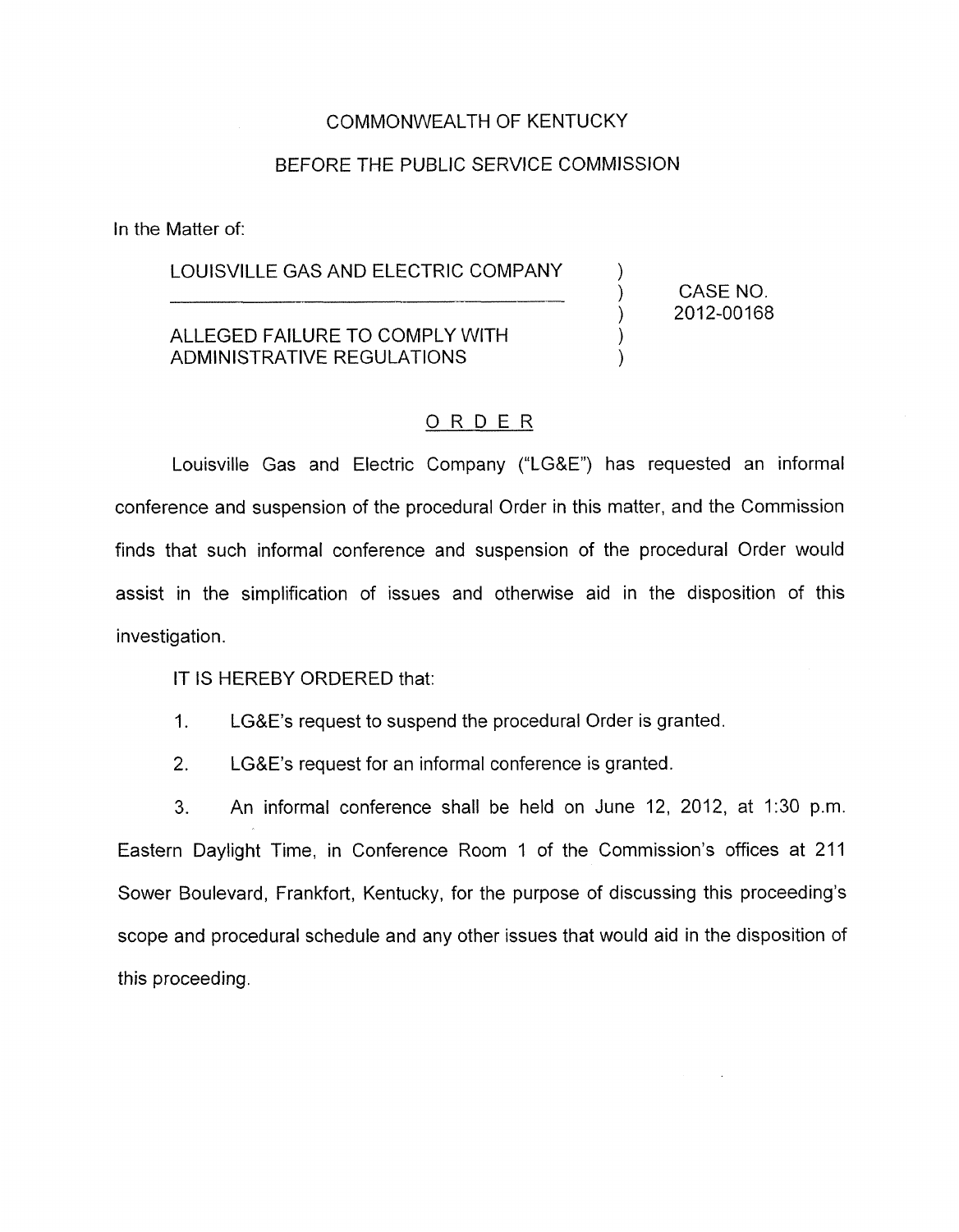By the Commission



ATTEST:

Stephanie Bell 6 Juil Pierre

Case No. 2012-00168